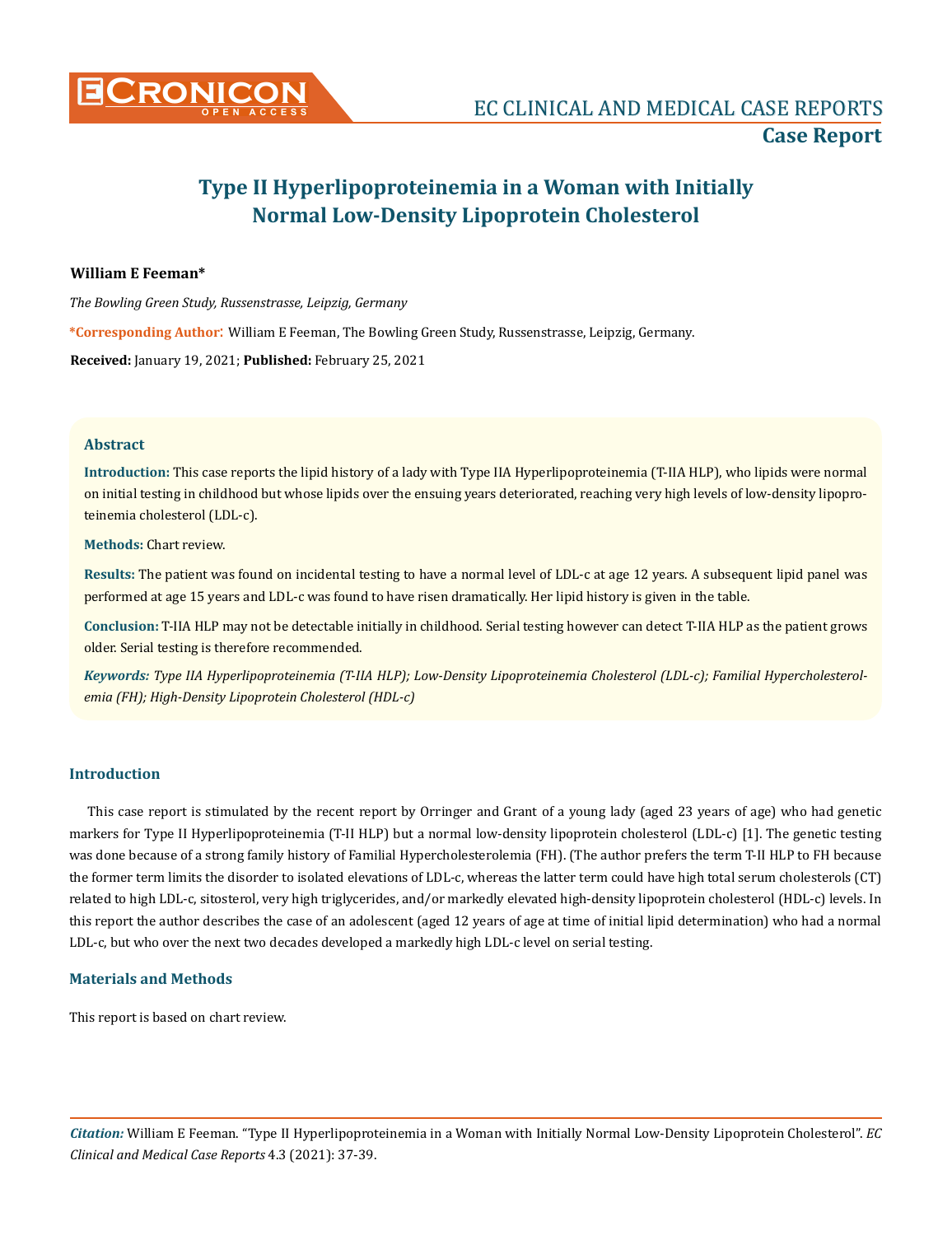#### **Case Report and Results**

The patient was found to have slightly elevated CT (211 mg/dl or 5.5 mmoles/L) on incidental testing at age 12 years. She subsequently underwent full lipid testing with the results as listed in the table. She had a further lipid evaluation a few years later and was found to have an elevated LDL-c. At this point, she underwent serial lipid testing, with the results listed in the table. Because she was in her childbearing phase of life, she was not offered pharmacological therapy. By May of 2001, she had decided to not have any more children and statin therapy was initiated, with the results given in the table. Lipid studies on her family members (mother and siblings) are not available to the author, but her father does not have T-II HLP. Many years after the patient's initial testing, her grandmother fell and sustained a hip fracture. Evaluation at that time revealed that she had sustained an occult myocardial infarction at some time in the past and was said to have an elevated CT. Her children do not have an elevated LDL-c, and their lipids are being followed.

| <b>Date</b> | <b>Total Cholesterol</b> | HDL-c | $LDL-c$ (mg/dl) | LDL-c (mmoles/L) | <b>TG</b> | <b>RX</b>                            |
|-------------|--------------------------|-------|-----------------|------------------|-----------|--------------------------------------|
|             |                          |       |                 |                  |           |                                      |
| 25 Oct 79   | 181                      | 52    | 116             | 3.0              | 64        |                                      |
| 17 Oct 81   | 222                      | 55    | 161             | 4.2              | 29        |                                      |
| 26 May 82   | 186                      | 60    | 93              | 2.4              | 163       |                                      |
| 22 March 88 | 204                      | 47    | 148             | 3.8              | 54        |                                      |
| 19 Dec 88   | 211                      | 40    | 158             | 4.1              | 63        |                                      |
| 28 Dec 89   | 220                      | 52    | 154             | 4.0              | 68        |                                      |
| 27 Oct 90   | 217                      | 43    | 164             | 4.2              | 49        |                                      |
| 30 Sept 92  | 229                      | 52    | 166             | 4.3              | 56        |                                      |
| 6 July 99   | 262                      | 44    | 203             | 5.2              | 75        |                                      |
| 2 May 01    | 286                      | 45    | 227             | 5.9              | 70        |                                      |
| 31 Dec 01   | 154                      | 38    | 101             | 2.6              | 74        | Lipitor 40 mg                        |
| 8 July 03   | 296                      | 42    | 241             | 6.2              | 63        | Ran out of Lipitor<br>40 mg          |
| 7 May 05    | 159                      | 41    | 107             | 2.8              | 55        | Switch to Crestor<br>$20 \text{ mg}$ |
| 30 Aug 07   | 255                      | 34    | 202             | 5.2              | 94        | Ran out of Crestor                   |
| 28 May 09   | 178                      | 39    | 124             | 3.2              | 76        |                                      |
| 3 May 10    | 147                      | 32    | 97              | 2.5              | 92        |                                      |
| 18 Aug 14   | 185                      | 39    | 128             | 3.3              | 92        |                                      |
| 16 Feb 17   | 161                      | 49    | 100             | 2.6              | 62        | î Crestor to 40 mg                   |
| 11 Dec 17   | 165                      | 44    | 108             | $2.8\,$          | 64        |                                      |

*Table: Cholesterol test results over time. LDL-c: Means Low-Density Lipoprotein Cholesterol; HDL-c: Means High-Density Lipoprotein Cholesterol; TG: Means Triglycerides.*

Here it should be noted that the HDL-c levels were measured by the precipitation methodology. This methodology was used by the auto-analyzers at the local laboratory until early May of 1999, where after the enzymatic methodology was utilized. These two differing methodologies give differing results, the latter method giving a result on the order of 10 mg/dl (0.25 mmoles/L) higher than the former method. LDL-c is not measured, but rather calculated by the Friedewald formula [2]. Hence the LDL-c level using the enzymatic method

*Citation:* William E Feeman. "Type II Hyperlipoproteinemia in a Woman with Initially Normal Low-Density Lipoprotein Cholesterol". *EC Clinical and Medical Case Reports* 4.3 (2021): 37-39.

38